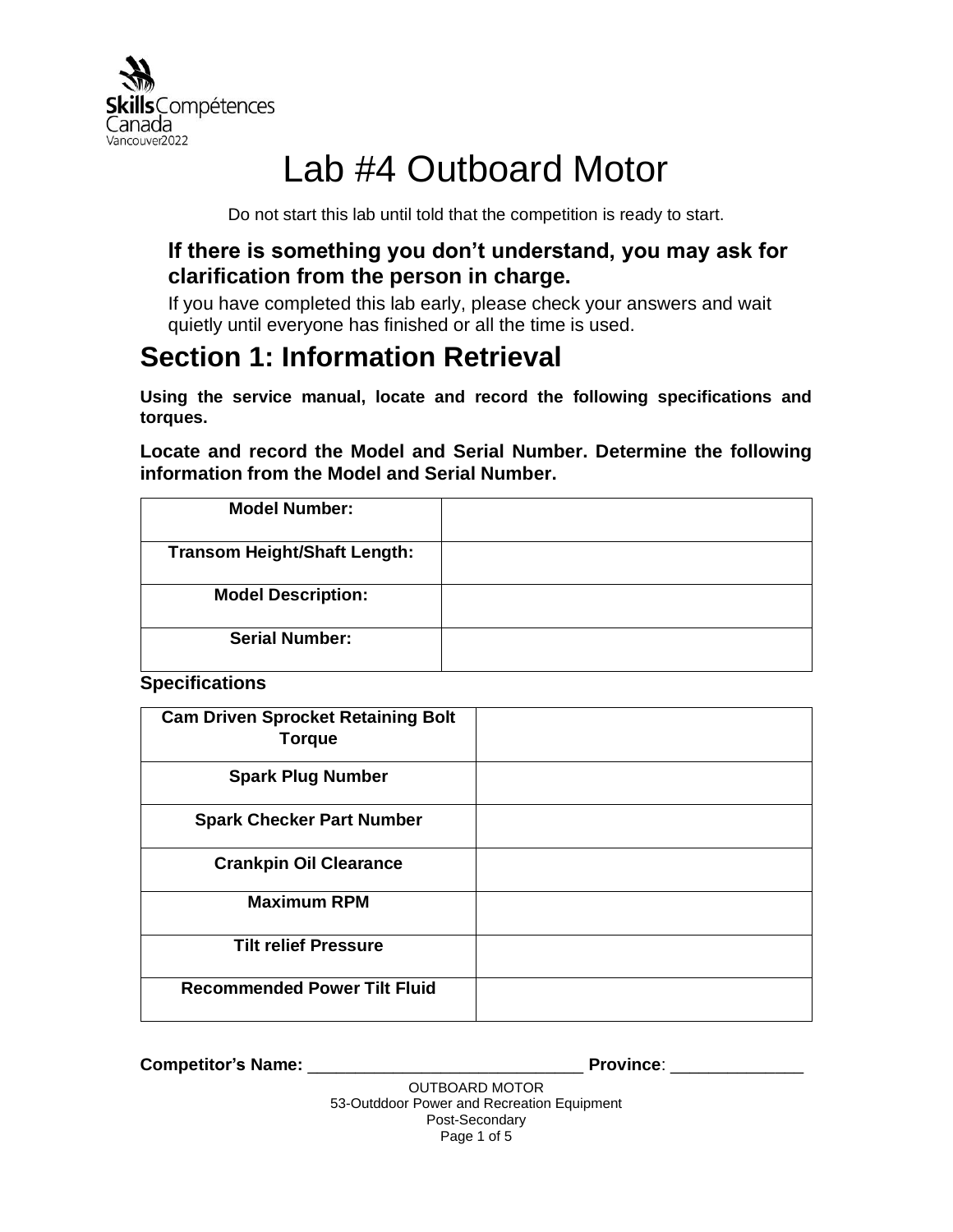

# **Section 2: Lower Unit**

Following the service manual procedure remove the lower unit to service the water pump and check prop shaft runout.

### **Torques and Specifications**

| <b>Torques</b>                      |  |
|-------------------------------------|--|
| <b>Lower Unit Mount Bolts</b>       |  |
| <b>Drain Bolt</b>                   |  |
| <b>Prop Nut</b>                     |  |
| <b>Water Pump Cover Bolts</b>       |  |
| <b>Retainer for Bearing Carrier</b> |  |
| <b>Specifications</b>               |  |
| <b>Prop Shaft Runout</b>            |  |
| <b>Recommended Lower Unit Oil</b>   |  |
| <b>Lower Unit Gear Ratio</b>        |  |
| <b>Clutch Type</b>                  |  |

### **Lower Unit inspection**

Remove the lower unit. Remove and inspect the waterpump.

Measure and record the propshaft runout (shaft supplied) \_\_\_\_\_\_\_\_\_\_\_\_\_\_\_\_\_

Is the propshaft reusable? \_\_\_\_\_\_\_\_\_\_\_\_\_\_\_\_\_\_\_\_\_\_\_\_\_\_\_\_\_

Record any issues with the waterpump: \_\_\_\_\_\_\_\_\_\_\_\_\_\_\_\_\_\_\_\_\_\_\_\_\_\_\_\_\_\_\_

**Competitor's Name:** \_\_\_\_\_\_\_\_\_\_\_\_\_\_\_\_\_\_\_\_\_\_\_\_\_\_\_\_\_ **Province**: \_\_\_\_\_\_\_\_\_\_\_\_\_\_

OUTBOARD MOTOR 53-Outddoor Power and Recreation Equipment Post-Secondary Page 2 of 5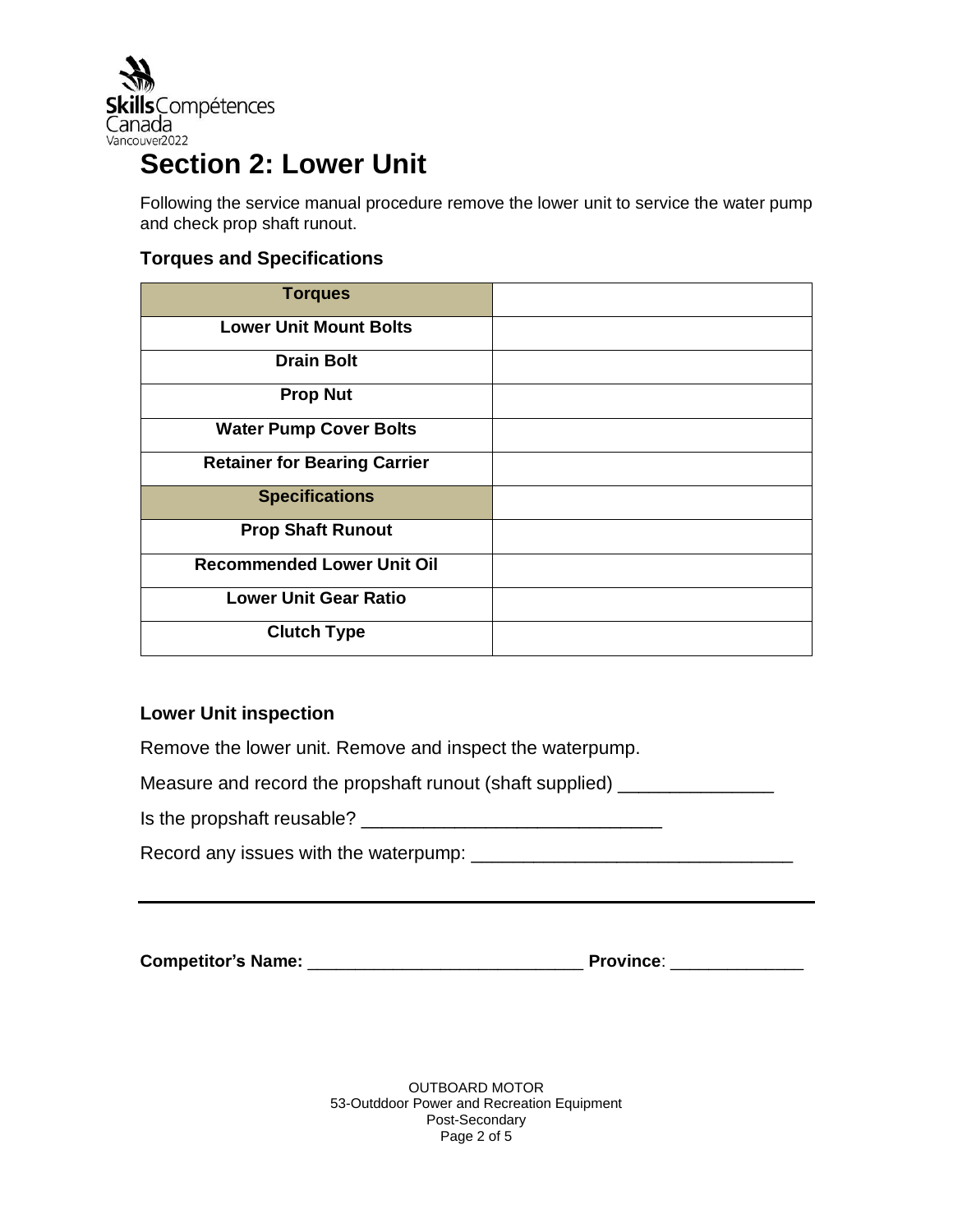

### **Theory of Operation Questions**

Answer the following questions in regards to the Lower Unit and Cooling System.

- 1. What gear should the lower unit be in prior to removal?
- 2. What is the procedure for refilling the lower unit?
- 3. Why must you fill it in this manner?
- 4. What would be the most likely cause of milky gear oil?
- 5. What would black gear oil indicate?
- 6. Does this outboard use an open loop or closed loop cooling system?
- 7. What temperature does the thermostat start to open?
- 8. Does the water pump utilize a positive displacement design?
- 9. What is the purpose of the trim tab?
- 10.Customer orders a new boat. It's a 19' fishing boat that weights approx. 2200 lb. You will be installing a mercury 115HP Fourstroke with the Command Thrust gearcase. Customer wants a regular 3 blade aluminum propeller. A. What size propeller should you order? B. What is the part # of the propeller?
- 11.Same boat and engine as above. You go water test it and find that you are 200RPM lower than maximum RPM. What prop should you change to?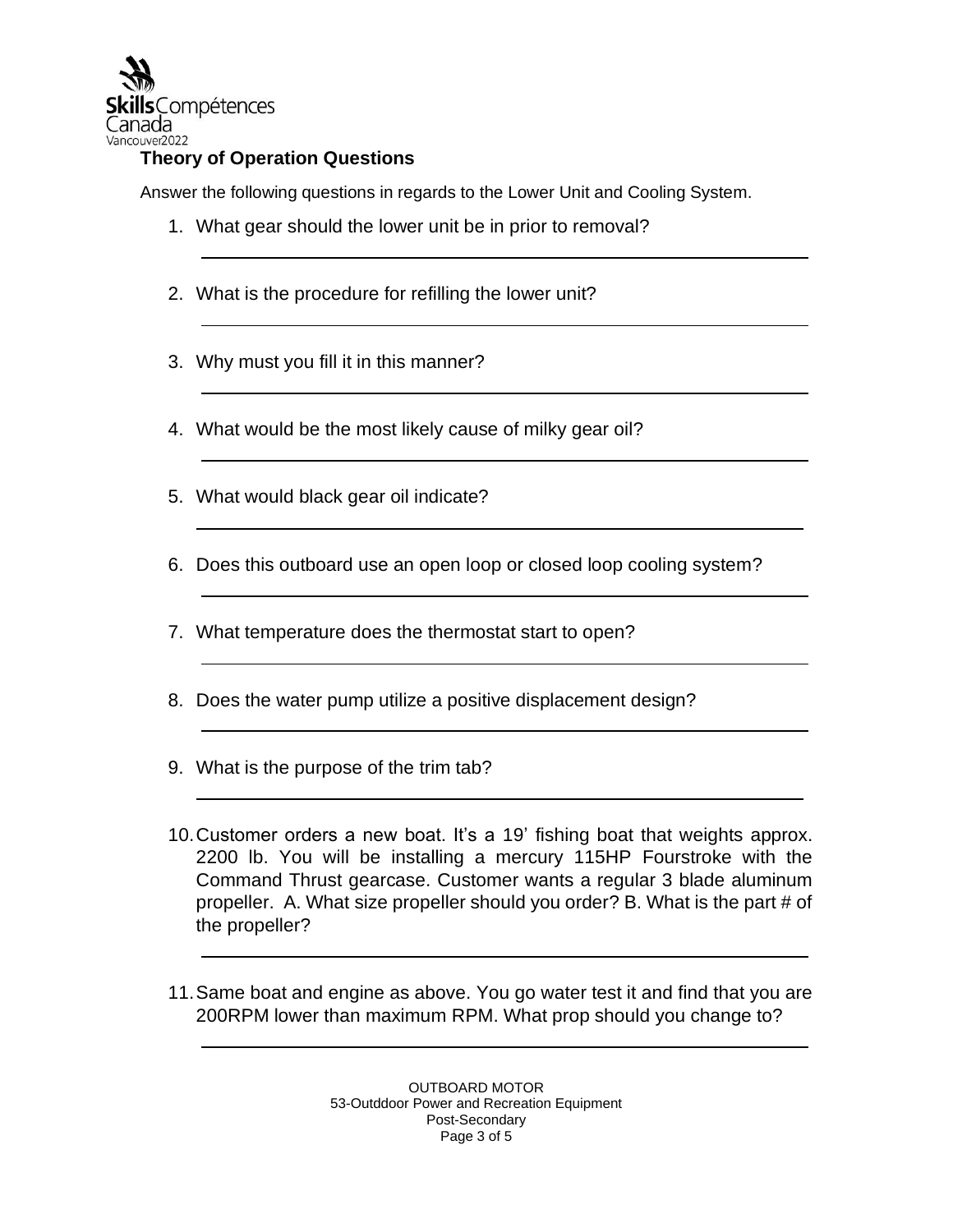

- 12.What material is the prop made of (the one installed on the engine)?
- 13.What is the prop diameter and pitch (the one installed on the engine)?
- 14.Explain what would change from switching from a 3 blade to a 4-blade propeller.
- 15.What type of damage to the water pump would dry running cause to the water pump?

Reassemble the lower unit and reinstall. Torque all fasteners. Have the judge verify your torque wrench settings.

| <b>Competitor's Name:</b> | <b>Province:</b> |
|---------------------------|------------------|
|                           |                  |